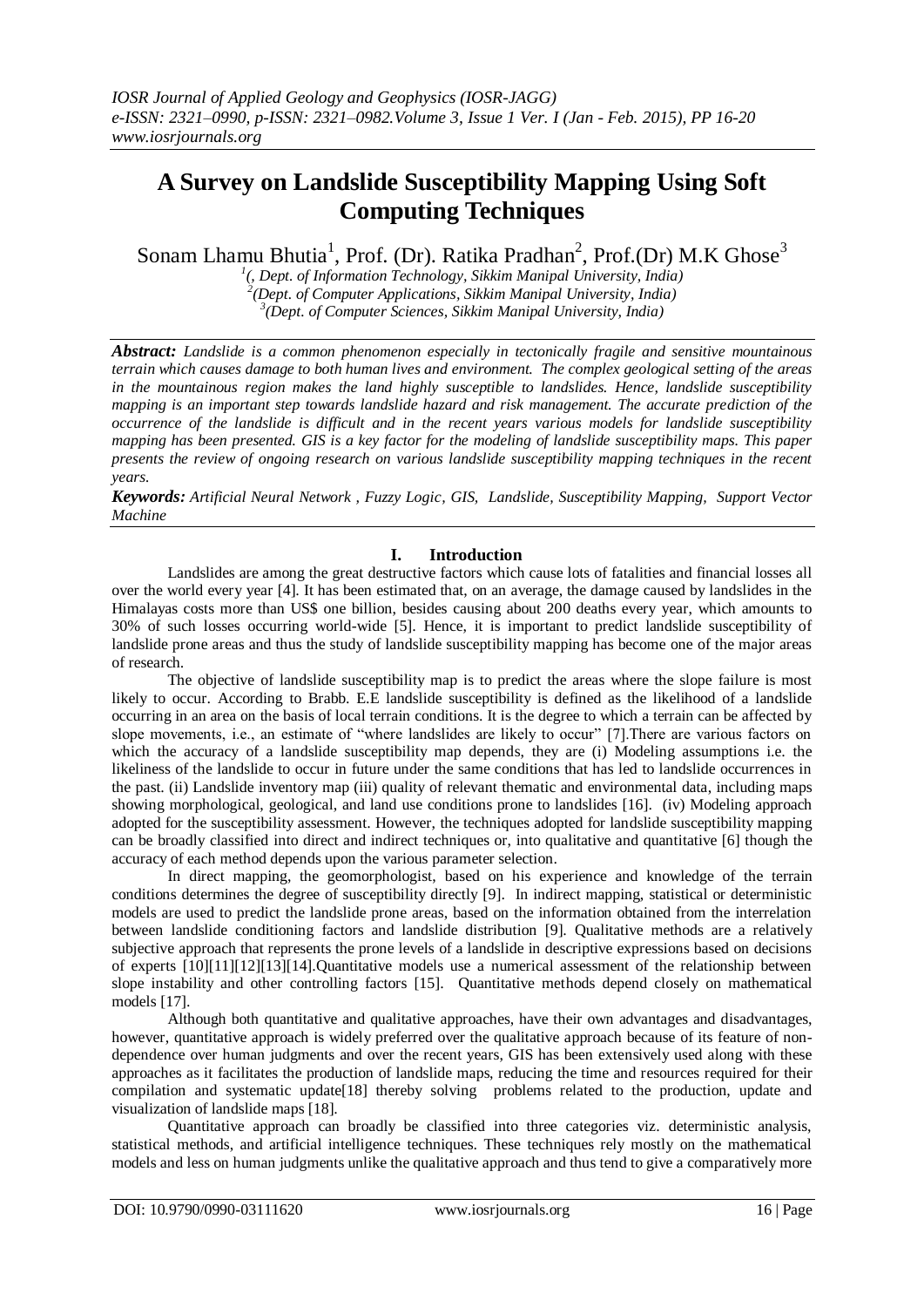accurate result. However, there is no universally accepted method of producing landslide susceptibility maps [18].

## **1.1 Deterministic Approach**

The deterministic or physically based models are based on the physical laws of conservation of mass, energy and momentum [21]. This approach is based on numerical expression of the relation between controlling factors and landslide. It focuses on site investigation based on soil thickness, soil strength, underground water pressure, slope geometry etc. and analysis using deterministic distributed model approach which helps us understands landslide location and timing.

As this approach requires a detailed geotechnical and hydro geological data, it can only be used for the small and relatively homogenous areas.

### **1.2 Statistical Approach**

This approach does the prediction of future landslide areas by measuring the combinations of variables that have led to landslide occurrence in the past [24]. Landslide susceptibility mapping uses either multivariate or bivariate statistical approaches [23].

**1.2.1 Bivariate Statistical Analysis**: In bivariate statistical analysis, each causal factor map is combined with the landslide distribution map and weighting values based on landslide densities are calculated for each causal factor class. The most commonly used techniques for bivariate statistical analysis are, weights of evidence, information value, and frequency ratio.

**1.2.1 Multivariate Statistical Analysis:** In multivariate statistical analysis, the weights of causal factors controlling landslide occurrence indicate the relative contribution of each of these factors to the degree of hazard within a defined land unit [17]. The most commonly used techniques for multivariate statistical analysis are logistic regression, discriminant analysis & cluster analysis.

### **1.3 Soft Computing Techniques**

At times, some of the landslide contributing parameters cannot be modeled because of the complex nature of the landslide phenomena [18]. Hence, application of new techniques that are concerned with or represent the nonlinearity of landslide susceptibility assessments becomes of utmost importance.

The main focus of this paper is to present recent developments of various techniques that use soft computing techniques for landslide susceptibility mapping using GIS.

### **II. Related Work**

Over the recent years, soft computing techniques for land-slide susceptibility mapping have gained significant importance as these techniques are concerned with the use of nonlinear models that can be applied to the multi-source data analysis and classification with respect to landslide [18]. There are various soft computing techniques that can be use, however, some of the commonly used soft computing techniques that have been discussed here are fuzzy logic, artificial neural networks and support vector machines.

### **2.1 Artificial Neural Networks**

Biswajeet Pradhan proposed a model for land-slide susceptibility mapping using artificial neural network using the back propagation algorithm. Five different training samples were selected to train the ANN in order to avoid bias effect in the final results. Here, nine geological and geomorphological factors including, topographic slope, topographic aspect, topographic curvature, distance to drainage, lithology, distance to faults, soil texture, landcover and normalized difference vegetation index (ndvi) were taken into account to predict the landslide susceptible areas. The results of the landslide susceptibility maps were validated using the existing landslide location data with the aid of receiver operating characteristics (ROC) approaches. This approach gave a minimum accuracy of 82.92% and a maximum accuracy of 92.59%. The ROC curve explains how well the model and attributed predict the landslide and thus assist the area under curve (AUC) to make the predictions more accurately [27].

Isik Yilmaz proposed models for landslide susceptibility mapping using Frequency Ratio, Logistic Regression, Artificial Neural Networks and then a comparative study of all these three models were made.

Here, eight geological and geomorphological factors including, geology, faults, drainage system, topographical elevation, slope angle slope aspect, topographic wetness index(TWI) and stream power index(SPI) were taken into ac-count to predict the landslide susceptible areas. The validation of these models was done using area under curve (AUC) values. The ideal range of values ranges from .5 to 1. The model that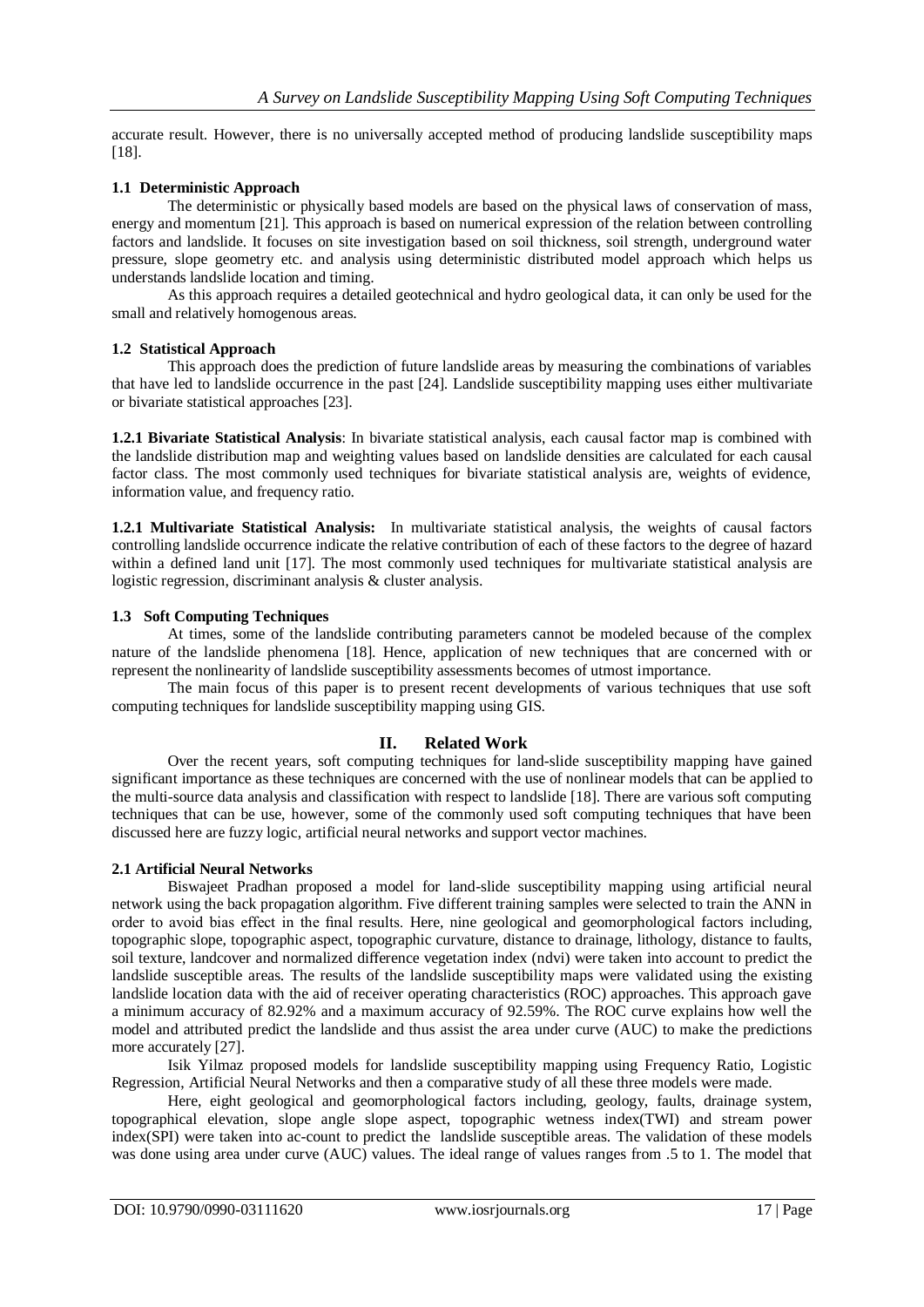used artificial neural network using feed forward back propagation algorithm gave highest accuracy with an AUC value of 0.852[28].

## **2.2 Fuzzy Logic**

Mohammad Parsa Sadr et.al proposed a model for landslide susceptibility mapping using hybrid Analytic Hierarchy Process and Fuzzy logic. Here, causative factors that were taken into account were vegetation, geomorphology, Tectonic and Lithology. The validation of the results were done using area under curve (AUC) o and receiver operating characteristics (ROC) approaches. In this study, the AUC value was found to be 0.782 which indicates that the prediction precision of the acquired map was 81.02 %.as compared to the ideal value of 100% [29].

Dieu Tien Bui , Biswajeet Pradhan et.al. proposed a model for landslide susceptibility mapping using Adaptive Neuro-Fuzzy Inference System (ANFIS). Here, ten causative factors were taken into account which comprised of slope aspect, curvature, lithology, land use, soil type, rainfall, distance to roads, distance to rivers, and distance to faults. A total of six ANFIS models with the hybrid training algorithm and six different membership functions (Gaussmf, Gauss2mf, Gbellmf, Sigmf, Dsigmf, Psigmf) were used. The validation of the model was done using area under the curve (AUC). The model with Sigmf has the highest AUC value of 0.848 [30].

## **2.3 Support Vector Machine**

Hamid Reza Pourghasemi et.al proposed a model for landslide susceptibility mapping using support vector machine (SVM). Here, fourteen causative factors were taken into account which were slope degree, slope aspect, altitude, plan curvature, profile curvature, tangential curvature, surface area ratio (SAR), lithology, land use, distance from faults, distance from rivers, distance from roads, topographic wetness index (TWI) and stream power index (SPI). Here, six different types of kernel classifiers such as linear, polynomial degree of 2, polynomial degree of 3, polynomial degree of 4, radial basis function (RBF) and sigmoid were used for landslide susceptibility mapping and the validation of these classifiers were done using success rate and relative operating characteristics curve (ROC) by comparing the existing landslide locations with the six landslide susceptibility maps. The validation results showed that success rates for six types of kernel models vary from 79.3% to 87.8% [6].

Dieu Tien Bui et.al has given a comparative study of three approaches namely the support vector machines SVM, decision tree DT, and Na¨ıve Bayes NB models for spatial prediction of landslide hazards. The landslide susceptibility indexes were calculated using SVM, DT, and NB models. Here ten causative factors namely slope angle, slope aspect, relief amplitude, lithology, soil type, land use, distance to roads, distance to rivers, distance to faults, and rainfall were taken into account. Using these factors, landslide susceptibility indexes were calculated using SVM, DT, and NB models. The validations of these models were done using success-rate and prediction-rate. Models derived using Radial basis function (RBF) kernel SVM showed the highest prediction with AUC value of 0.961[31].

| Techniques                | Advantages                                              | Disadvantages                                  |
|---------------------------|---------------------------------------------------------|------------------------------------------------|
| Artificial Neural Network | It allows a nonlinear relationship between the          | This technique demands the conversion of       |
|                           | landslide and main susceptibility factors.              | data to other format such as ASCII which       |
|                           | They are independent of the statistical distribution of | again needs to be reconverted so that it can   |
|                           | the data and thus specific assumptions with the         | be incorporated with GIS. It also takes a      |
|                           | multivariate data distribution were not required.       | longer execution time with heavy computing     |
|                           |                                                         | load.                                          |
| <b>Fuzzy Logic</b>        | With the application of fuzzy logic, the model will     | The choice of fuzzy operator should be done    |
|                           | have tolerance towards imprecision of data.             | very carefully as it creates a huge impact,    |
|                           | Fuzzy logic method, because of the subjective degree    | make the best prediction.                      |
|                           | of membership, leads to high prediction.                | In the areas that involves high mathematical   |
|                           |                                                         | description, the computing power poses as      |
|                           |                                                         | one of the restrictions for complete           |
|                           |                                                         | mathematical restriction.                      |
| Support Vector Machine    | This method can easily make use of large input data     | Efficiency of this technique depends on the    |
|                           | with fast learning capacity and is well suited to       | choice of the kernel function parameter.       |
|                           | nonlinear high-dimensional data modeling problems.      | Although Support Vector Machine (SVM) is       |
|                           | It also provides promising perspectives in the          | a widely used classifier, it poses a very high |
|                           | landslide susceptibility mapping.                       | algorithmic complexity.                        |
|                           |                                                         |                                                |

**Table 1:** Comparative Analysis of Soft Computing Techniques

## **III. Conclusion**

In the recent years, soft computing techniques have been gaining popularity because it provides a predictable and better solution. However, it is observed that every soft computing technique have their own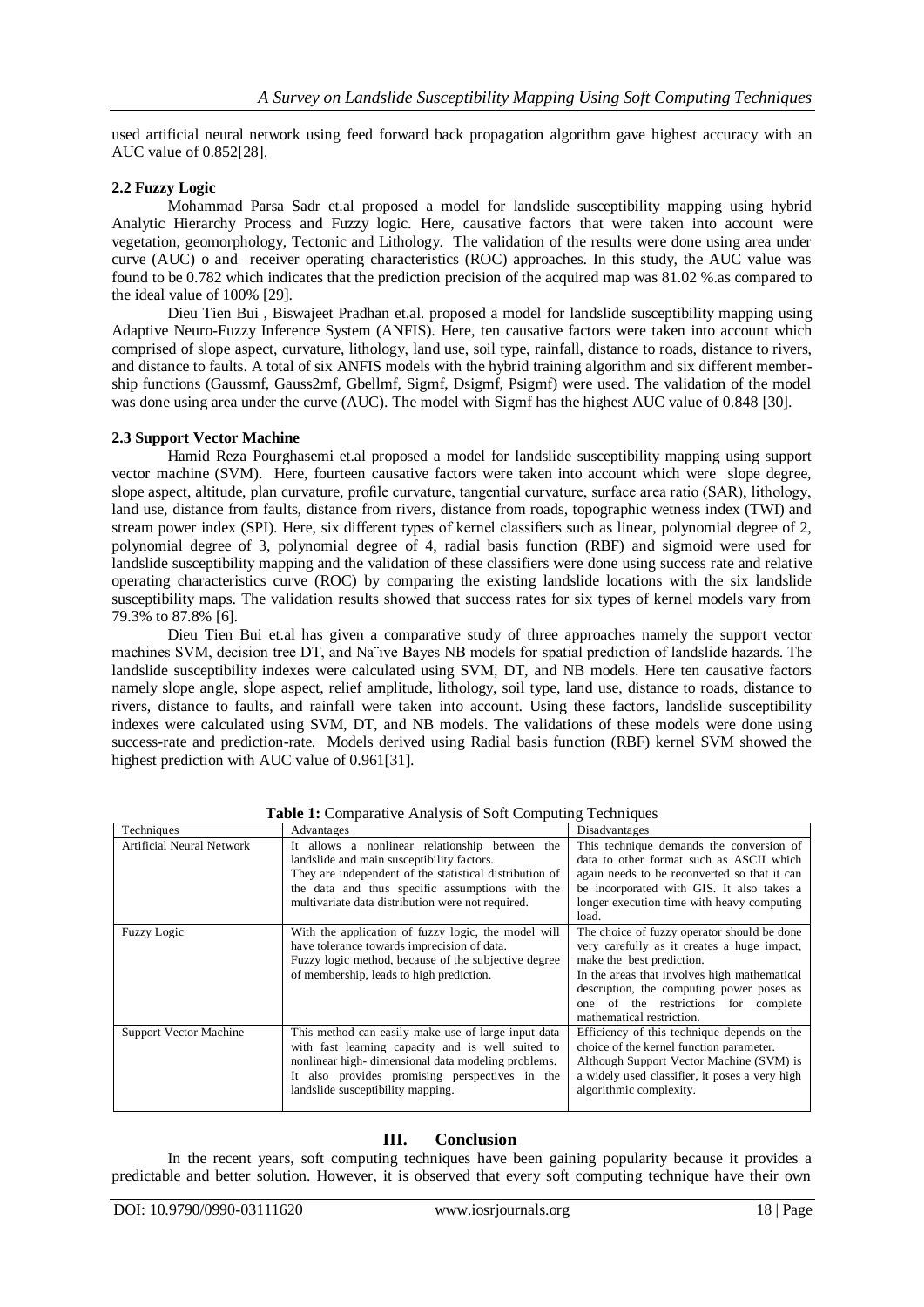advantage and disadvantages. Thus it would be ideal to have a hybrid model of these techniques. This hybrid models are becoming one of the major areas of research as models try to get the benefits of the various techniques used and at the same time it also tries to remove the individual disadvantages of each of the techniques by combining them on common features.

#### **References**

- [1]. Ghosh, J.K, Suri, S "A knowledge based system for assessment of landslide hazard". In Proceedings of the Indian Geotechnical Conference, vol. 1, pp. 393–396. IGS, Ahmedabad (2005).
- [2]. Nagarajan, R, Mukherjee, A , Roy A, Khire M, "Temporal remote sensing data and GIS application in landslide hazard zonation of part of Western Ghat, India." Int. J. Rem. Sens. 19(4), 573–585 (1998).
- [3]. Fu Yixiang1, Yuan Tao2 & Gao Lan3 "The prediction of local landslide based on GIS and neural networks ", The Geological Society of London 2006.
- [4]. H. Shahabi1, B.B. Ahmad2, and S. Khezri3 "Land-slide Susceptibility Mapping Using Image Satellite and GIS Technology". International Journal of Engineering Research & Technology (IJERT), Vol. 1 Issue 6, August - 2012 ISSN: 2278-0181.
- [5]. Naithani A. K "The Himalayan Landslides" Employment News, 23(47), 20-26 February, 1-2, (1999).
- [6]. Hamid Reza Pourghasemi1, Abbas Goli Jirandeh2, Biswajeet Pradhan3 et.al. "Landslide susceptibility mapping using support vector machine and GIS at the Golestan Province, Iran", J. Earth Syst. Sci. 122, No. 2, April 2013, pp. 349–369 c Indian Academy of Sciences.
- [7]. M. H. Vahidnia1, A. A. Alesheikh2 et.al. "Landslide Hazard Zonation Using Quantitative Methods in GIS", International Journal of Civil Engineering. Vol. 7, No. 3, September 2009.
- [8]. Brabb, E.E ". Innovative approaches to landslide hazard and risk mapping, Proceedings of the 4th International Symposium on Landslides", 16–21 September, Toronto, Ontario, Canada (CanadianGeotechnical Society, Toronto, Ontario, Canada), 1:307–324, 1884.
- [9]. C. J. Van Westen, N. Rengers And R. Soeters "Use of Geomorphological Information in Indirect Landslide Susceptibility Assessment". Natural Hazards 30: 399–419, International Institute for Aerospace Survey and Earth Sciences, Enschede, the Netherlands, 2003.
- [10]. Sarkar S , Anbalagan R "Landslide hazard zonation mapping and comparative analysis of hazard zonation maps", Journal of Mountain Science, Vol. 5, pp. 232-240, 2008.
- [11]. Sarkar S, Kanungo D.P, Patra A.K , Kumar P "GIS based spatial data analysis for landslide susceptibility mapping", Journal of Mountain Science, Vol. 5, pp. 52-62, 2008.
- [12]. [Wang M, Qiao J et.al. "GIS-based Earthquake-Triggered Landslide Hazard Zoning Using Contributing Weight Model", Journal of Mountain Science, Vol 7, pp 339–352, 2010.
- [13]. Pradhan B "Remote sensing and GIS-based landslide hazard analysis and cross validation using multivariate logistic regression model on three test areas in Malaysia", Advances in Space Research Vol. 45, pp. 1244–1256, 2010.
- [14]. Pradhan B, Chaudhari A, Adinarayana J, Buchroithner M.F "Soil erosion assessment and its correlation with landslide events using remote sensing data and GIS: a case study at Penang Island, Malaysia", Environmental Monitoring &Assessment Vol 184 (2), pp 715–727, 2012.
- [15]. Nader Saadatkhah, Azman Kassim ,Lee Min Lee "Qualitative and Quantitative Landslide Susceptibility Assessments in Hulu Kelang area, Malaysia.", Bund.C, . Vol. 19 , 2014.
- [16]. M. Van Den Eeckhaut et.al. ". Combined landslide inventory and susceptibility assessment based on different mapping units: an example from the Flemish Ardennes, Belgium", Nat. Hazards Earth Syst. Sci., 9, 507–521, 2009.
- [17]. Paolo Magliulo, Antonio Di Lisio, Filippo Russo "Comparison of GIS-based methodologies for the landslide susceptibility assessment", DOI 10.1007/s10707-008-0063-2. Received: 2 July 2007. /Revised: 11 February 2008 / Accepted: 23 October 2008 # Springer Science + Business Media, LLC 2008.
- [18]. Murat Ercanoglu "An Overview on the Landslide Susceptibility Assessment Techniques", 1st WSEAS International Conference on ENVIRONMENTAL and GEOLOGICAL SCIENCE and ENGINEERING (EG'08) , Malta, September 11-13, 2008.
- [19]. FaustoGuzzetti, Alessandro CesareMondinia et.al. ". Landslide inventory maps: New tools for an old problem", Earth-Science Reviews 112 (2012) 42–66, 23 February 2012.
- [20]. Clerici A, Perego S, Tellini C and Vescovi P "), A GIS-based automated procedure for landslide susceptibility mapping by the Conditional Analysis method: the Baganza valley case study (Italian Northern Apennines)", Environmental Geology, 50, 941–961, 2006.
- [21]. Van Westen, C.J. & Terlien, T.J "An approach to-wards deterministic landslide hazard analysis in GIS. A case study from Manizales (Colombia)", Earth Sur-face Process and Landforms 21: 853–868, 1996.
- [22]. Daniel P. Ames, Nigel W.T. Quinn and Andrea E. Rizzoli et.al "Physically based landslide susceptibility models with different degree of complexity: calibration and verification. Giuseppe Formettaa, Giovanna Capparellia, Riccardo Rigonb and Pasquale Versacea", International Environmental Modelling and Software Society (iEMSs) 7th Intl. Congress on Env. Modelling and Software, San Diego, CA, USA, 2014-proceedings.
- [23]. ZHU Lei et.al. ". GIS-based logistic regression method for landslide susceptibility mapping in regional scale", , Journal of Zhejiang University SCIENCE A ISSN 1009-3095 (Print); ISSN 1862-1775 (Online), Zhu et al. / J Zhejiang Univ SCIENCE A 2006 7(12):2007-2017.
- [24]. Mehrdad Safaei et.al. "Deterministic Rainfall Induced Landslide Approaches, Advantage and Limitation", Electronic Electronic Journal of Geotechnical Engineering, Vol. 16, 2011.
- [25]. HoangBac Bui , QuocPhi Nguyen , VanTrung Nguyen ", GIS-Based Weights-Of-Evidence Modeling For Landslide Susceptibility Mapping At Jaechon Area, Korea", , International Symposium on Geoinformatics for Spatial Infrastructure Development in Earth and Allied Sciences 2008.
- [26]. Ranjan Kumar Dahal, Shuichi Hasegawa et.al. ", GIS-based weights-of-evidence modelling of rainfall-induced landslides in small catchments for landslide susceptibility mapping", 54:311–324 DOI 10.1007/s00254-007-0818, , Environ Geol (2008).
- [27]. Biswajeet Pradhan "An Assessment of the Use of an Advanced Neural Network Model with Five Different Training Strategies for the Preparation of Landslide Susceptibility Maps" 65-81, Journal of Data Science, 2011.
- [28]. Isik Yilmaz "Landslide Susceptibility Mapping using Frequency Ratio, Logistic Regression, Artificial Neural Networks and their Comparison: A Case Study from Kat Landslides(Tokat Turkey), Computers & Geosciences 35, 1125 – 1138, 2009.